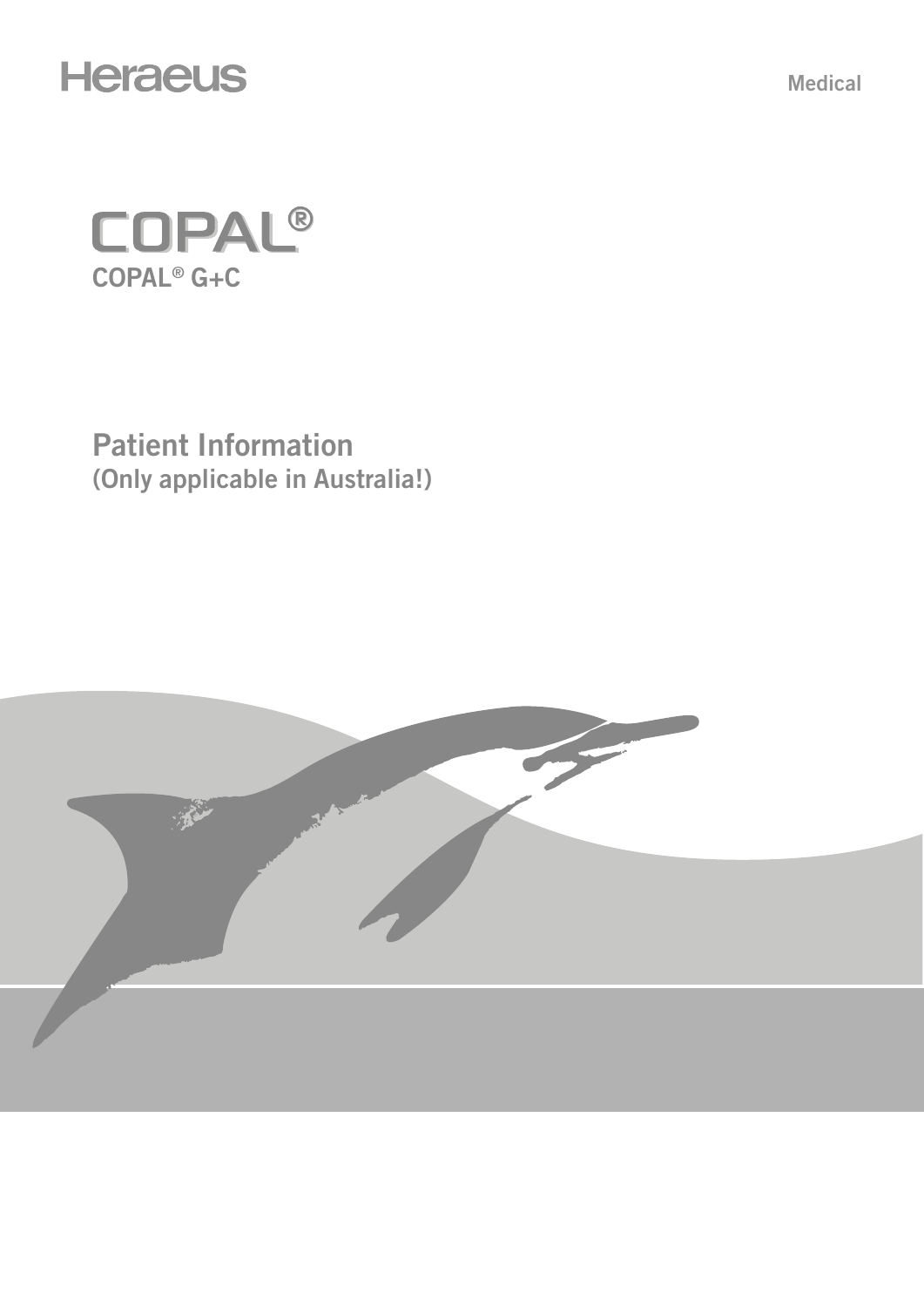

# Patient Information

## Read all of this leaflet carefully because it contains important information for you.

- Keep this leaflet. You may need to read it again.
- Ask your healthcare professional (doctor or surgeon) if you need more information or advice.
- If you experience any side effects, talk to your healthcare professional. See section 4.

## What is in this leaflet?

- 1. What COPAL® G+C is and what it is used for
- 2. What you need to know about COPAL® G+C
- 3. How to use COPAL® G+C
- 4. Side effects and residual risks
- 5. Composition and other information
- 6. Manufacturer

# 1. What COPAL® G+C is and what it is used for

COPAL® G+C is a bone cement based on a biologically safe material called polymethyl methacrylate (PMMA). The bone cement is used in adults such as elderly patients with risk factors for periprosthetic joint infection to anchor total or partial joint endoprostheses by attaching the endoprosthesis firmly and stably to the bone. Endoprostheses are medical devices that are used to replace parts of the inside of your body such as hip, knee or shoulder joints.

## 2. What you need to know about COPAL® G+C

Ensure that your healthcare professional is aware of any allergies and medical conditions that you may have.

#### Warnings and precautions

COPAL® G+C contains gentamicin and clindamycin, two antibiotics. It is most unlikely that this bone cement causes gentamicin or clindamycin overdosage, because the gentamicin and clindamycin it carries mostly stay in the area where the cement is applied. They only lead to low (equal to or less than 1 μg/mL) and short-lived levels of antibiotic in the rest of the body.

Both gentamicin and clindamycin can potentially cause side effects in patients with impaired renal function, patients who are at risk of developing renal failure, or in patients who simultaneously receive drugs which affect the kidneys. In these cases, your healthcare professional may advise to monitor your blood levels of the antibiotic, electrolytes or renal function.

#### Other medicines and COPAL<sup>®</sup> G+C

Tell your healthcare professional if you are taking, have recently taken or might take any other medicines including: antibiotics, diuretics, muscle relaxants and chemotherapy drugs.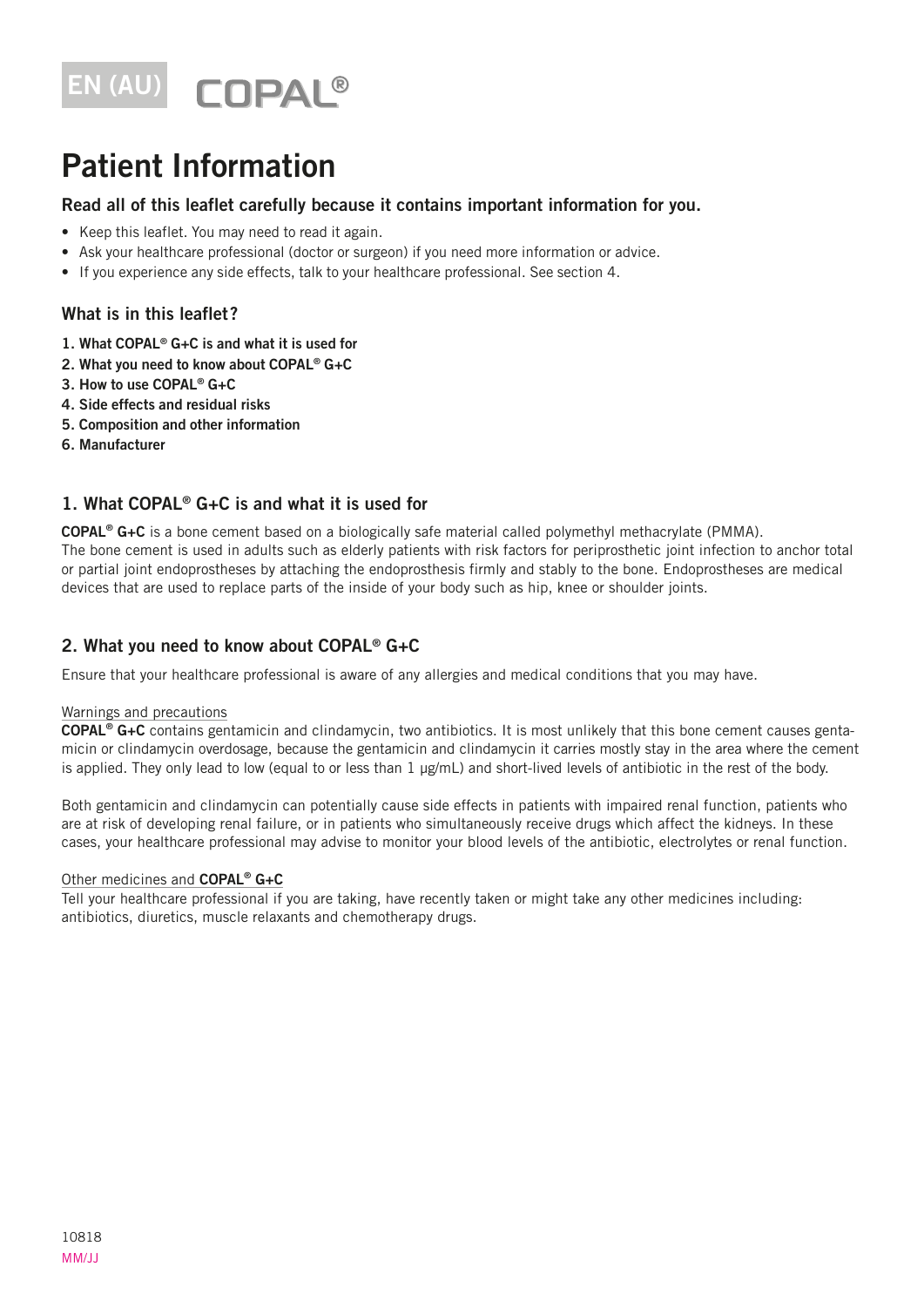# 3. How to use COPAL® G+C

The bone cement is going to be applied by your healthcare professional during surgery in accordance with instructions for use intended for healthcare professionals.

During your surgery your healthcare professional takes care of the following aspects:

- Your bone where the bone cement will be applied will be carefully cleaned, aspirated, and dried just before the bone cement is placed.
- Your prosthesis will be put in place and held until the bone cement has set completely.
- During and immediately after the bone cement is applied, your health professionals will monitor your blood pressure, pulse, and breathing carefully for the early detection and treatment of cardiovascular adverse events that may occur such as low blood pressure and cardiac arrest. The blood pressure of some patients has decreased between 10 and 165 seconds after application of bone cement and it has lasted from 30 seconds to 5 or more minutes. However, consequences such as cardiac arrest are only reported in very few cases.

#### Interference with diagnostic tests

It is safe to have magnetic resonance tests with COPAL® G+C. However, your ability to have magnetic resonance tests may be affected by the composition of the prosthesis you receive together with the bone cement.

#### Preventative examination

You need to make appointments for check-ups at regular intervals once you have received COPAL<sup>®</sup> G+C. Your healthcare professional will be able to recognize and treat any complications, some of which may occur without you noticing.

#### Discomfort or complications

Contact your healthcare professional immediately if you experience any discomfort or complications, e.g., impaired mobility in the joint area, reddening, pain, fatigue, or fever.

Consult your healthcare professional before undertaking any new or unusual activities.

#### Expected lifetime

There is no general factor influencing the lifetime of  $\mathsf{CDPAL}^{\otimes} G+C$ . The general provisions for the prosthesis they are used to anchor also apply to bone cements. The actual lifetime of the bone cement can be influenced by factors such as your medical situation and your lifestyle.

## 4. Side effects and residual risks

In some cases, the following side effects that are typical for joint surgery may occur, and possibly require further surgical treatment: allergic reactions against components of the prosthesis or bone cement, loosening of the endoprosthesis, and endoprosthesis dislocation. Typically, these complications are accompanied by nonspecific symptoms such as pain, fatigue, or fever.

The following residual risks could arise due to shortcomings of preventative measures during surgery: infection; need for revision of the prosthesis; toxic, allergic or anaphylactic shock.

Please contact your healthcare professional if you have any questions.

#### Reporting of side effects or serious incidents

If you experience any of these side effects, or if you notice any side effects not listed in this leaflet, contact your healthcare professional immediately.

Any serious incident that occurs in relation to the bone cement should be reported to Heraeus Medical GmbH (hm.vigilance.medical@heraeus.com) and to the Therapeutic Goods Administration (https://www.tga.gov.au).